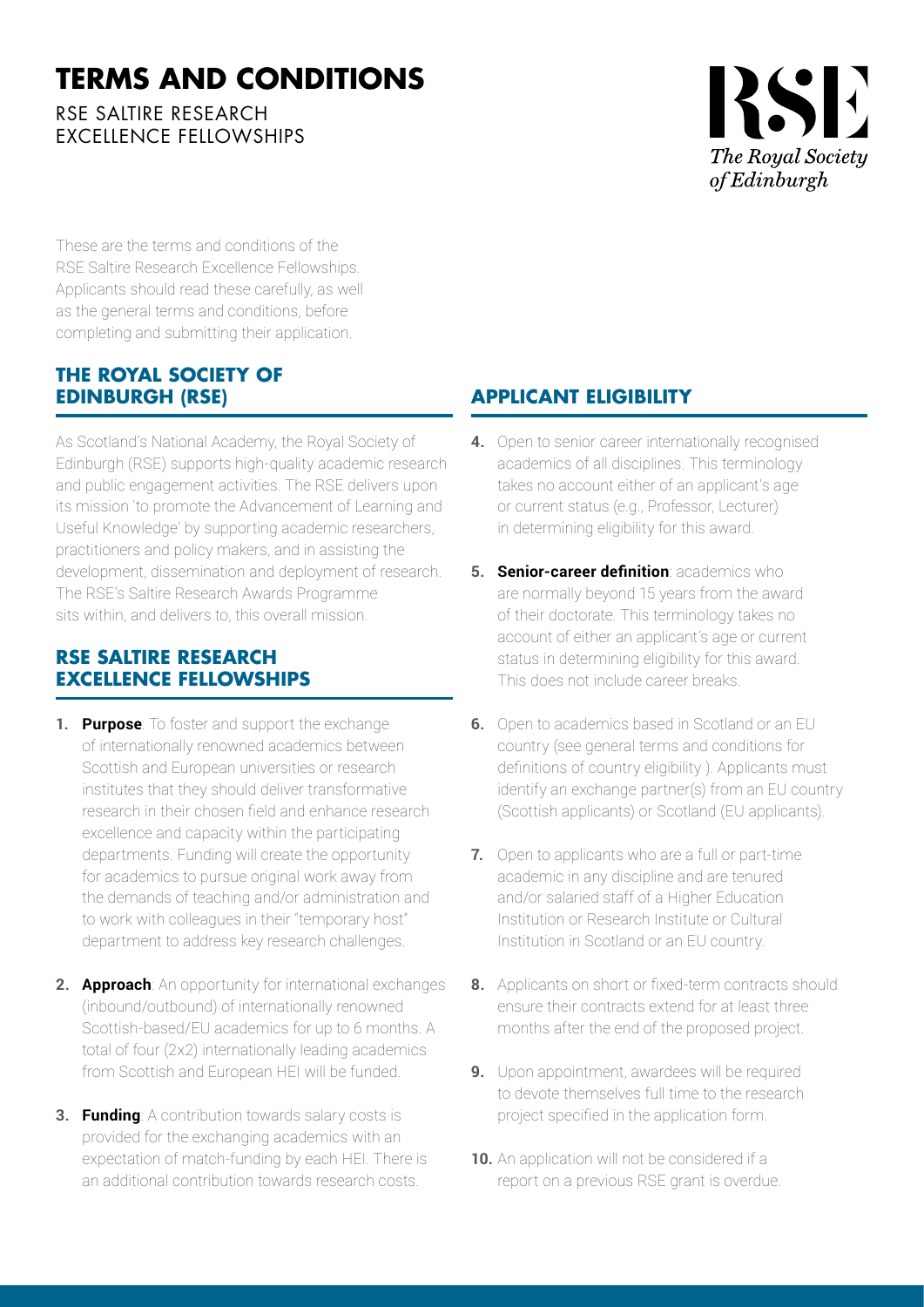#### **RESEARCH ELIGIBILITY**

- 11. Applicants are required to pursue their research in a Higher Education Institution (HEI), Research Institute (RI) or Cultural Institution in Scotland or EU country; only these are acceptable as host and participating institutions.
- **12.** The research can be in any academic discipline.

#### **SELECTION CRITERIA**

- **13.** In addition to the criteria listed in the general terms and conditions, applications will be assessed according to:
	- **Economic and social impact:** While the research may be in any academic discipline including interdisciplinary areas, preference may be given to research likely to enhance the transfer of ideas and technology from the research community into sustainable economic growth and social benefits for all.
	- **Inclusion, diversity, and capacity-building:** While the applicant is the established researcher, the exchange is intended to foster capacity building among Early Career/Earlier Career Researchers (ECRs) through their inclusion in the research project proposed. The research project proposed should describe how the benefits of the exchange will be facilitated, shared, and enhanced through collective endeavour.
	- **The existence and strength of existing links between the exchanging departments:** The connection between the two applicant academics proposing to exchange must be already established. Applicants must demonstrate benefit for both departments through fostering new thinking, methodologies, analyses, and potentially through new multi/inter/trans-disciplinary working.
	- **Timeliness and promise:** The project should be timely with the potential to be sustainable.

#### **PUBLICATIONS**

**14.** Any publications or other output arising from the research associated with the award should acknowledge the RSE Saltire Research Award's support.

#### **OTHER CONDITIONS**

**15.** To undertake research at the participating, temporary host institution, the applicant will be required to negotiate their appointment directly with their own, and with the temporary host, institution – NB: This is not the RSE's responsibility.

#### **FUNDING**

- **16.** The Award provides a contribution towards the salary costs for the applicant of up to £75,000 (including on-costs) split between the EU and Scottish HEI, and with expectation of matchfunding by each HEI. Awards also provide up to £10,000 research costs, with eligibility as follows:
	- **Eligible** costs comprise:
		- **Research consumables:** examples include licenses for archival material or for software that are required for research to be carried out; printed brochures for dissemination events; tea, coffee, lunch for meetings etc.; postage, stationery and photocopying. **Throughout the duration of the funded project, Scottish and UK Government, and appropriate incountry EU, legislation and guidelines for Covid19-safe contact must be observed.**
		- **Research assistants.**
		- **Research-related travel:** reasonable expenses, using standard class fares excluding first and business class travel; where using private car, the rate equivalent of GBP0.40 per mile is allowed. **Throughout the duration of the funded project, Scottish and UK Government, and appropriate in-country EU, legislation and guidelines for Covid19 safe travel and contact must be observed.**
	- **Ineligible** costs comprise:
		- Equipment.
- **17.** Administration: The award will be paid to the Scottish HEI and it is the responsibility of the academic partnership to ensure payment between the two exchanging departments.
- **18.** Grants are tenable for a maximum of six months.